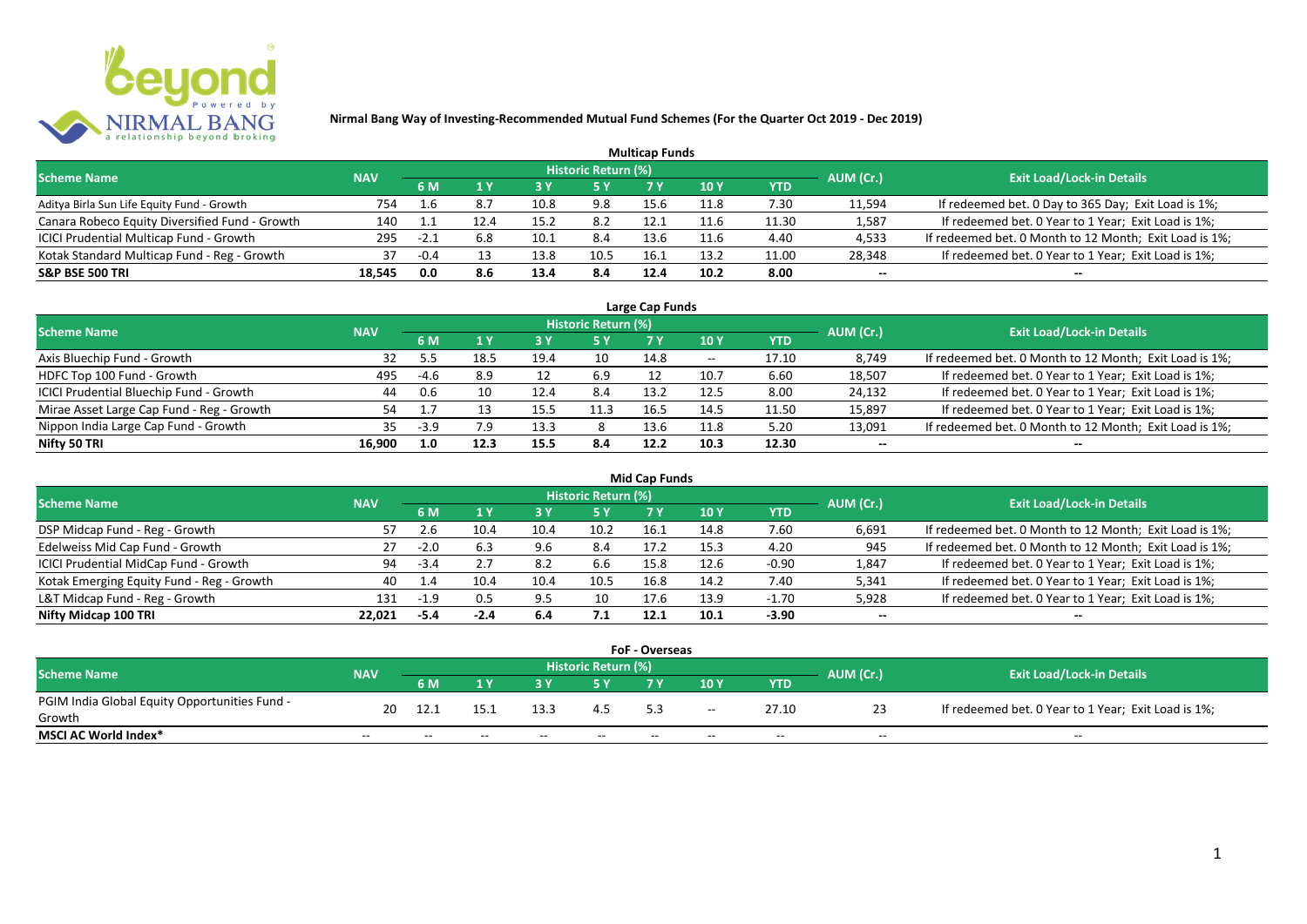

| Large & Midcap                                   |            |        |      |      |                     |      |      |       |           |                                                     |  |  |  |
|--------------------------------------------------|------------|--------|------|------|---------------------|------|------|-------|-----------|-----------------------------------------------------|--|--|--|
| <b>Scheme Name</b>                               | <b>NAV</b> |        |      |      | Historic Return (%) |      |      |       | AUM (Cr.) | <b>Exit Load/Lock-in Details</b>                    |  |  |  |
|                                                  |            |        |      |      | 5 Y                 |      | 10Y  | YTD   |           |                                                     |  |  |  |
| Canara Robeco Emerging Equities - Growth         | 96         | $-0.5$ |      | 13.  | 11.5                | 19.6 | 18.5 | 7.40  | 5,258     | If redeemed bet. 0 Year to 1 Year; Exit Load is 1%; |  |  |  |
| Invesco India Growth Opportunities Fund - Growth | 36         | 3.8    | 12.6 | 15.6 | 10.2                | 14.8 | 12.5 | 10.00 | 1,991     | If redeemed bet. 0 Year to 1 Year; Exit Load is 1%; |  |  |  |
| Principal Emerging Bluechip Fund - Growth        | 107        | 0.6    |      |      | 10.6                | 18.  | 14.6 | 5.30  | 2,261     | If redeemed bet. 0 Year to 1 Year; Exit Load is 1%; |  |  |  |
| NIFTY Large Midcap 250 TRI                       | 7.352      | -0.8   |      | 12.7 | 9.2                 | 13.8 | 11.3 | 5.10  | $- -$     | $- -$                                               |  |  |  |

| <b>Focused Funds</b>             |            |                |      |      |                            |       |            |       |           |                                                        |  |  |
|----------------------------------|------------|----------------|------|------|----------------------------|-------|------------|-------|-----------|--------------------------------------------------------|--|--|
| <b>Scheme Name</b>               | <b>NAV</b> |                |      |      | <b>Historic Return (%)</b> |       |            |       | AUM (Cr.) | <b>Exit Load/Lock-in Details</b>                       |  |  |
|                                  |            | 6 M            |      |      | 5 Y                        |       | <b>10Y</b> | YTD   |           |                                                        |  |  |
| Axis Focused 25 Fund - Growth    | 30         | $\overline{a}$ | 15.7 | 18   | 12.1                       |       | $- -$      | 12.90 | 8,800     | If redeemed bet. 0 Month to 12 Month; Exit Load is 1%; |  |  |
| SBI Focused Equity Fund - Growth | 152        |                | 18.8 | 15.5 |                            | 1 / 1 |            | 15.10 | 6,125     | If redeemed bet. 0 Year to 1 Year; Exit Load is 1%;    |  |  |
| <b>S&amp;P BSE 500 TRI</b>       | 18.545     | 0.0            | 8.6  | 13.4 | 8.4                        | 12.4  | 10.2       | 8.00  | $- -$     | $- -$                                                  |  |  |

| <b>Small Cap Funds</b>                         |            |         |        |                     |      |                          |       |          |           |                                                     |  |  |
|------------------------------------------------|------------|---------|--------|---------------------|------|--------------------------|-------|----------|-----------|-----------------------------------------------------|--|--|
| <b>Scheme Name</b>                             | <b>NAV</b> |         |        | Historic Return (%) |      |                          |       |          | AUM (Cr.) | <b>Exit Load/Lock-in Details</b>                    |  |  |
|                                                |            | 6 M     | 1 Y    | <b>3Y</b>           | 5 Y  | 10Y<br>7 Y<br><b>YTD</b> |       |          |           |                                                     |  |  |
| Franklin India Smaller Companies Fund - Growth | 49         | $-10.7$ | $-4.1$ | 3.2                 | 6.3  | 16.8                     | 14.7  | $-6.50$  | 7,031     | If redeemed bet. 0 Year to 1 Year; Exit Load is 1%; |  |  |
| HDFC Small Cap Fund - Growth                   | 38         | $-12.5$ | $-8.1$ | 9.3                 | 8.4  | 13.7                     |       | $-9.90$  | 9,137     | If redeemed bet. 0 Year to 1 Year; Exit Load is 1%; |  |  |
| L&T Emerging Businesses Fund - Reg - Growth    | 23         | $-7.1$  | $-6.7$ |                     | 10.2 | $- -$                    | $- -$ | $-9.00$  | 6,006     | If redeemed bet. 0 Year to 1 Year; Exit Load is 1%; |  |  |
| SBI Small Cap Fund - Growth                    | 54         |         |        | 14.4                | 14.9 |                          | 17.8  | 7.00     | 2,915     | If redeemed bet. 0 Year to 1 Year; Exit Load is 1%; |  |  |
| Nifty Smallcap 100 TRI                         | 7.054      | $-11.6$ | -7.4   | 0.9                 | 2.5  | 7.8                      | 6.8   | $-10.00$ | $- -$     | $- -$                                               |  |  |

|  | ELSS Schemes (Tax Saving u/s 80-C) |  |
|--|------------------------------------|--|
|--|------------------------------------|--|

| <b>Scheme Name</b>                            | <b>NAV</b> |        |      | <b>Historic Return (%)</b> |           |                |                          |            | AUM (Cr.) | <b>Exit Load/Lock-in Details</b> |
|-----------------------------------------------|------------|--------|------|----------------------------|-----------|----------------|--------------------------|------------|-----------|----------------------------------|
|                                               |            | 6 M    | 1 V  |                            | <b>5Y</b> | 7 <sub>Y</sub> | 10Y                      | <b>YTD</b> |           |                                  |
| Aditya Birla Sun Life Tax Relief 96 - Growth  |            |        |      |                            |           |                |                          | 4.30       | 9,814     | Nil                              |
| Axis Long Term Equity Fund - Growth           | 48         | 3.8    | 14.8 | 16.2                       |           | 18.4           | $\overline{\phantom{m}}$ | 12.60      | 21.492    | Nil                              |
| IDFC Tax Advantage (ELSS) Fund - Reg - Growth | 55.        | $-5.8$ |      | 11.8                       | 8.3       | 13.6           | 12.4                     | 0.90       | 2,053     | Nil                              |
| Invesco India Tax Plan - Growth               | 53         |        |      | 13.3                       | 9.6       | 15.4           | 13.7                     | 8.40       | 962       | Nil                              |
| Mirae Asset Tax Saver Fund - Reg - Growth     | 19         |        | 14.9 | 17.7                       | $ -$      | $-$            | $\overline{\phantom{m}}$ | 13.00      | 2,671     | Nil                              |
| <b>S&amp;P BSE 200 TRI</b>                    | 6.025      | 0.9    | 10   | 14.2                       | 8.8       | 12.7           | 10.4                     | 9.40       | $- -$     | $- -$                            |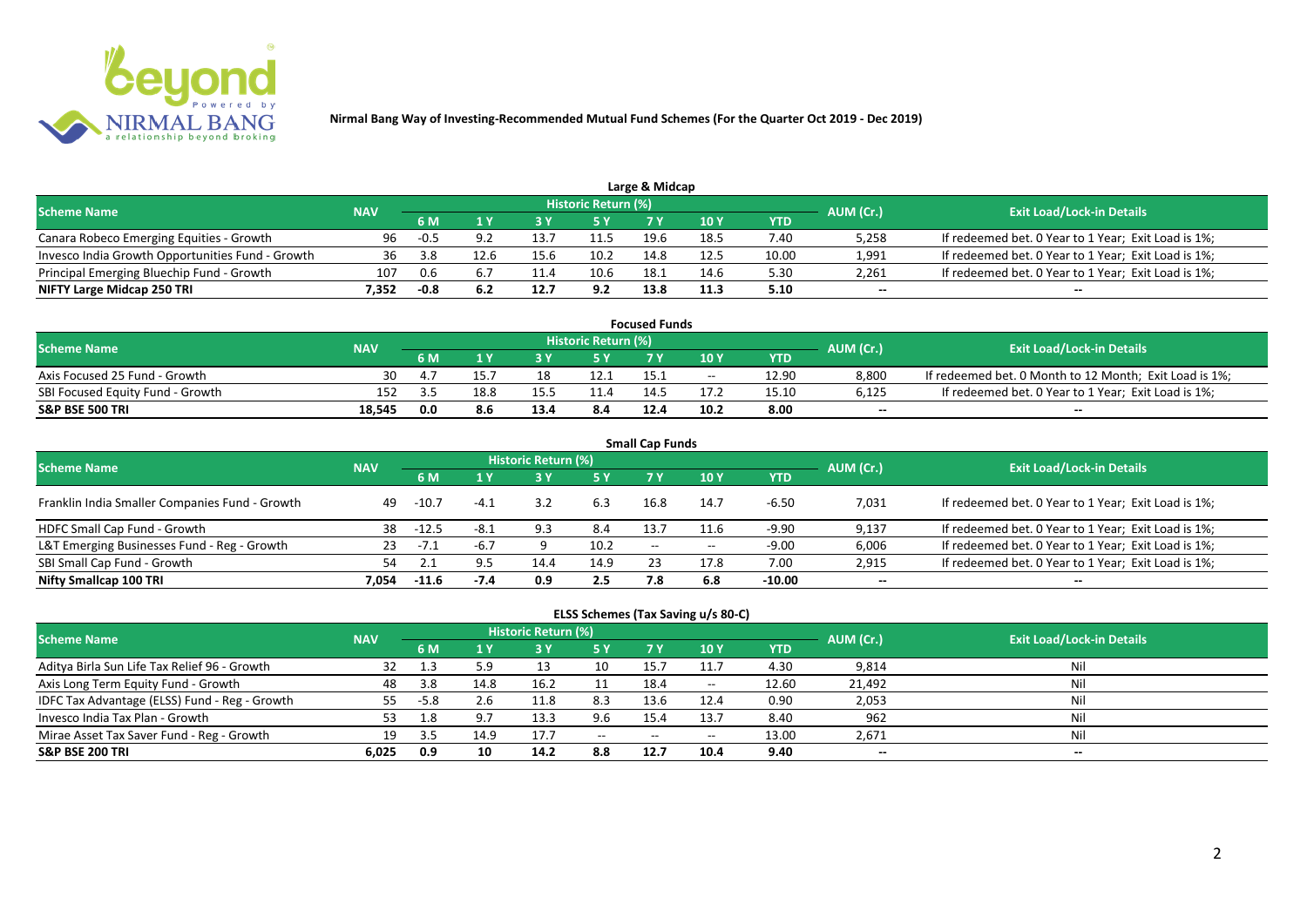

| <b>Contra/Value Fund</b>                  |            |      |      |                     |      |      |      |      |           |                                                     |  |  |  |
|-------------------------------------------|------------|------|------|---------------------|------|------|------|------|-----------|-----------------------------------------------------|--|--|--|
| <b>Scheme Name</b>                        | <b>NAV</b> |      |      | Historic Return (%) |      |      |      |      | AUM (Cr.) | <b>Exit Load/Lock-in Details</b>                    |  |  |  |
|                                           |            | 6 M  | 1 Y  |                     | 5 Y  | 7 Y  | 10Y  | YTD  |           |                                                     |  |  |  |
| Kotak India EQ Contra Fund - Reg - Growth | 55         | 0.6  | 9.7  | 14.8                | 8.9  | 13.1 | 10.7 | 8.90 | 875       | If redeemed bet. 0 Year to 1 Year; Exit Load is 1%; |  |  |  |
| Invesco India Contra Fund - Growth        | 49         | -0.9 | 6.8  |                     | 10.1 | 16.1 |      | 4.90 | 4,486     | If redeemed bet. 0 Year to 1 Year; Exit Load is 1%; |  |  |  |
| UTI Value Opportunities Fund - Growth     | 63         | 1.4  | 10.8 | 11.1                | 5.2  | 10.2 | 10.4 | 8.50 | 4,461     | If redeemed bet. 0 Year to 1 Year; Exit Load is 1%; |  |  |  |
| Nippon India Value Fund - Growth          | 74         | -3.4 | 6.6  | 11.5                | 7.3  | 11.9 | 10.5 | 4.20 | 3,152     | If redeemed bet. 0 Year to 1 Year; Exit Load is 1%; |  |  |  |
| <b>S&amp;P BSE 500 TRI</b>                | 18.545     | 0.0  | 8.6  | 13.4                | 8.4  | 12.4 | 10.2 | 8.00 | --        | $- -$                                               |  |  |  |

|                                                        | Sector/Thematic |        |        |                     |       |      |               |            |                                  |                                                        |  |  |  |  |
|--------------------------------------------------------|-----------------|--------|--------|---------------------|-------|------|---------------|------------|----------------------------------|--------------------------------------------------------|--|--|--|--|
| <b>Scheme Name</b>                                     | <b>NAV</b>      |        |        | Historic Return (%) |       |      |               | AUM (Cr.)  | <b>Exit Load/Lock-in Details</b> |                                                        |  |  |  |  |
|                                                        |                 | 6 M    | 1 Y    | 73 Y                | 5 Y   | 7 Y  | 10Y           | <b>YTD</b> |                                  |                                                        |  |  |  |  |
| Canara Robeco Consumer Trends Fund - Reg -             |                 |        |        |                     |       |      |               |            |                                  |                                                        |  |  |  |  |
| Growth                                                 | 42              | 5.4    | 13.9   | 17.2                | 11.2  | 14.7 | 14.7          | 12.00      | 371                              | If redeemed bet. 0 Year to 1 Year; Exit Load is 1%;    |  |  |  |  |
| Mirae Asset Great Consumer Fund - Growth               | 37              | 6.8    | 13.1   | 18.3                | 12    | 16   | $\sim$ $\sim$ | 9.10       | 931                              | If redeemed bet. 0 Year to 1 Year; Exit Load is 1%;    |  |  |  |  |
| <b>ICICI Prudential Technology Fund - Growth</b>       | 57              | $-1.9$ | $-0.5$ | 14.4                | 6.8   | 16.8 | 16            | 0.80       | 422                              | If redeemed bet. 0 Day to 15 Day; Exit Load is 1%;     |  |  |  |  |
| Nippon India Pharma Fund - Growth                      | 151             | 5.3    | 0.7    |                     | 3.7   |      | 13.5          | 1.10       | 2,430                            | If redeemed bet. 0 Year to 1 Year; Exit Load is 1%;    |  |  |  |  |
| BNP Paribas India Consumption Fund - Reg - Growth      | 13              | 6.9    | 20.3   | $- -$               | $- -$ |      | $- -$         | 16.30      | 441                              | If redeemed bet. 0 Month to 12 Month; Exit Load is 1%; |  |  |  |  |
| ICICI Prudential Banking and Financial Services Fund - | 69              |        |        |                     | 13.5  | 17.6 | 16.5          | 13.90      |                                  |                                                        |  |  |  |  |
| Retail - Growth                                        |                 | $-0.4$ | 19.2   | 17                  |       |      |               |            | 3,445                            | If redeemed bet. 0 Day to 15 Day; Exit Load is 1%;     |  |  |  |  |
| <b>S&amp;P BSE 500 TRI</b>                             | 18.545          | 0.0    | 8.6    | 13.4                | 8.4   | 12.4 | 10.2          | 8.00       | --                               | $- -$                                                  |  |  |  |  |

|                                                  |            |                                 |            |                            |       |                          | <b>Dynamic Asset Allocation Funds</b> |       |           |                                                          |
|--------------------------------------------------|------------|---------------------------------|------------|----------------------------|-------|--------------------------|---------------------------------------|-------|-----------|----------------------------------------------------------|
| <b>Scheme Name</b>                               | <b>NAV</b> |                                 |            | <b>Historic Return (%)</b> |       |                          |                                       |       | AUM (Cr.) | <b>Exit Load/Lock-in Details</b>                         |
|                                                  |            | 1 Y<br>5 Y<br>7 Y<br><b>10Y</b> | <b>YTD</b> |                            |       |                          |                                       |       |           |                                                          |
| ICICI Prudential Balanced Advantage Fund - Reg - | 38         |                                 |            |                            |       |                          | 12.1                                  |       |           |                                                          |
| Growth                                           |            | 4.1                             | l 1.5      | 10                         | 8.9   |                          |                                       | 9.70  | 28,287    | If redeemed bet. 0 Year to 1 Year; Exit Load is 1%;      |
| Invesco India Dynamic Equity Fund - Growth       | 30         | 2.6                             | 9.9        | 11.3                       | 7.8   | 11.9                     | 10.1                                  | 9.20  | 924       | If redeemed bet. 0 Month to 3 Month; Exit Load is 0.25%; |
| Nippon India Balanced Advantage Fund - Growth    | 93         | 0.7                             | 8.6        | 11.2                       |       | 11.3                     | 10.6                                  | 7.30  | 2,495     | If redeemed bet. 0 Month to 12 Month; Exit Load is 1%;   |
| SBI Dynamic Asset Allocation Fund - Reg - Growth | 14         | -2.4                            | 4.9        | 10.4                       | $- -$ | $\overline{\phantom{a}}$ | $\overline{\phantom{a}}$              | 5.00  | 683       | If redeemed bet. 0 Month to 12 Month; Exit Load is 1%;   |
| NIFTY 50 Hybrid Composite Debt 65:35 Index       | 10.498     | 2.8                             | 12.5       | 12.6                       | 8.6   | 11.1                     | 9.8                                   | 12.00 | $- -$     | $- -$                                                    |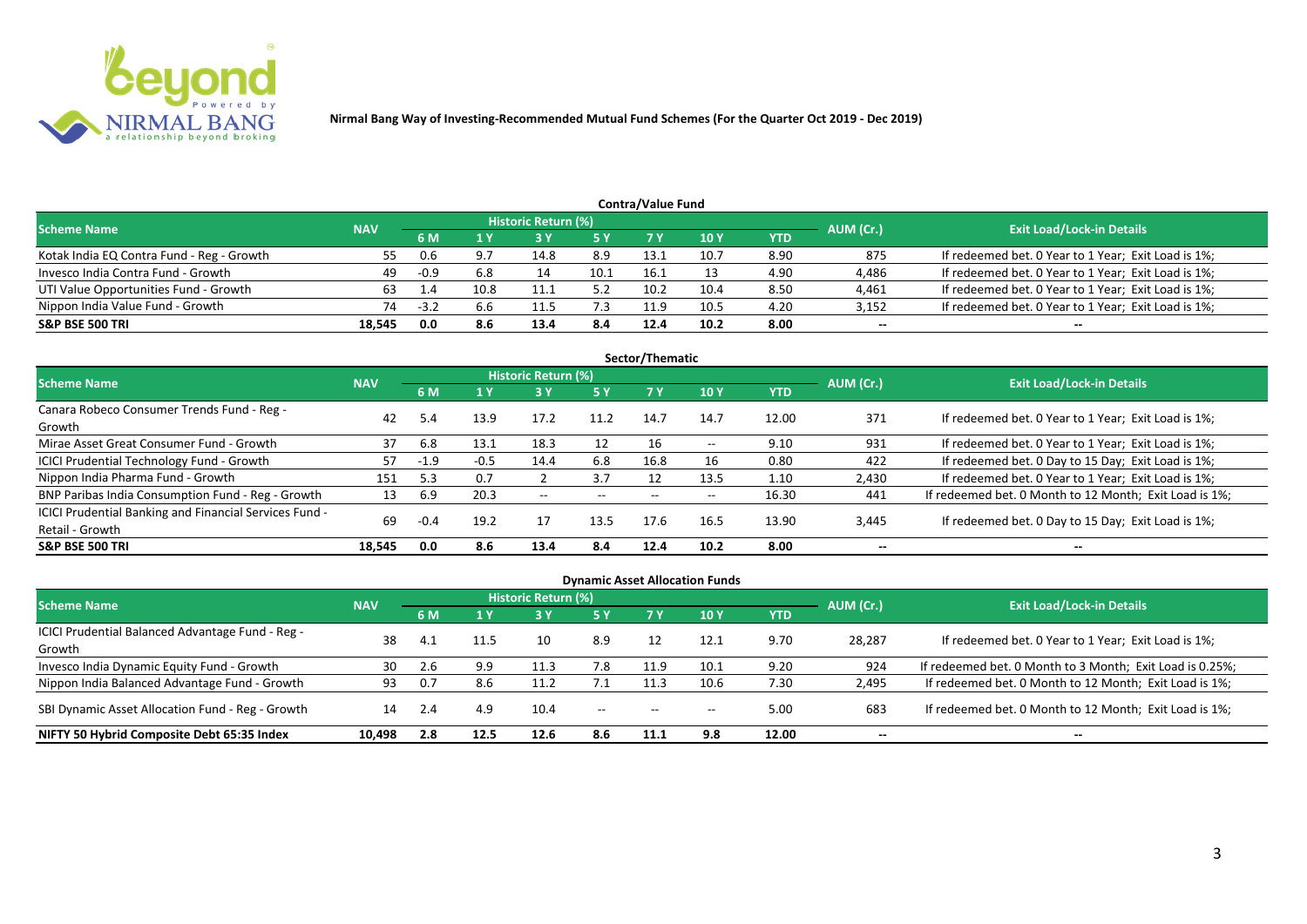

| <b>Hybrid Aggressive</b>                        |            |        |      |                            |       |                          |                 |            |           |                                                        |  |  |  |
|-------------------------------------------------|------------|--------|------|----------------------------|-------|--------------------------|-----------------|------------|-----------|--------------------------------------------------------|--|--|--|
| <b>Scheme Name</b>                              | <b>NAV</b> |        |      | <b>Historic Return (%)</b> |       |                          |                 |            | AUM (Cr.) | <b>Exit Load/Lock-in Details</b>                       |  |  |  |
|                                                 |            | 6 M    |      |                            | 5 Y   |                          | 10 <sub>1</sub> | <b>YTD</b> |           |                                                        |  |  |  |
| HDFC Hybrid Equity Fund - Growth                | 55.        | $-1.0$ | 7.8  | 8.1                        | 4.1   | 9.9                      | -8.4            | 6.50       | 21,087    | If redeemed bet. 0 Year to 1 Year; Exit Load is 1%;    |  |  |  |
| ICICI Prudential Equity & Debt Fund - Growth    | 138        |        | 9.9  | 9.7                        | 8.8   | 14.1                     | 13.4            | 7.60       | 23,950    | If redeemed bet. 0 Year to 1 Year; Exit Load is 1%;    |  |  |  |
| Mirae Asset Hybrid - Equity Fund - Reg - Growth | 16         | ے . ۔  |      | 12.9                       | $- -$ | $\overline{\phantom{a}}$ | $- -$           | 10.80      | 2,809     | If redeemed bet. 0 Year to 1 Year; Exit Load is 1%;    |  |  |  |
| SBI Equity Hybrid Fund - Growth                 | 144        | 3.4    | 14.4 | 11.9                       | 9.9   | 14.5                     | 11.9            | 12.10      | 30,907    | If redeemed bet. 0 Month to 12 Month; Exit Load is 1%; |  |  |  |
| Canara Robeco Equity Hybrid Fund - Growth       | 167        | 2.5    |      | 11.5                       |       |                          | 12.3            | 10.90      | 2,701     | If redeemed bet. 0 Year to 1 Year; Exit Load is 1%;    |  |  |  |
| NIFTY 50 Hybrid Composite Debt 65:35 Index      | 10,498     | 2.8    | 12.5 | 12.6                       | 8.6   | 11.1                     | 9.8             | 12.00      | $- -$     | $- -$                                                  |  |  |  |

| <b>Arbitrage Fund</b>                      |            |     |     |                     |     |     |     |      |           |                                                          |  |  |  |
|--------------------------------------------|------------|-----|-----|---------------------|-----|-----|-----|------|-----------|----------------------------------------------------------|--|--|--|
| <b>Scheme Name</b>                         | <b>NAV</b> |     |     | Historic Return (%) |     |     |     |      | AUM (Cr.) | <b>Exit Load/Lock-in Details</b>                         |  |  |  |
|                                            |            | 1 M | . M | ና M                 | 1 V |     |     | YTD  |           |                                                          |  |  |  |
| IDFC Arbitrage Fund - Reg - Growth         | 24         |     |     |                     | 6.3 |     |     | 6.40 | 10,891    | If redeemed bet. 0 Month to 1 Month; Exit Load is 0.25%; |  |  |  |
| Kotak Equity Arbitrage Fund - Reg - Growth | 28         |     | 5.b |                     | 6.2 | 6.3 | b.Z | 6.30 | 16,198    | If redeemed bet. 0 Day to 30 Day; Exit Load is 0.25%;    |  |  |  |
| Nippon India Arbitrage Fund - Growth       |            |     |     |                     |     |     |     | 6.50 | 9,497     | If redeemed bet. 0 Month to 1 Month; Exit Load is 0.25%; |  |  |  |

|                                          |            |        |     | <b>Historic Return (%)</b> |       | <b>Equity Saver</b> |       |      |           |                                                        |
|------------------------------------------|------------|--------|-----|----------------------------|-------|---------------------|-------|------|-----------|--------------------------------------------------------|
| <b>Scheme Name</b>                       | <b>NAV</b> | 6 M    |     |                            | 5 Y   |                     | 10Y   | YTD  | AUM (Cr.) | <b>Exit Load/Lock-in Details</b>                       |
| Axis Equity Saver Fund - Reg - Growth    | 13         |        | 8.7 | 9.2                        | $ -$  | $- -$               | $- -$ | 8.20 | 805       | If redeemed bet. 0 Month to 12 Month; Exit Load is 1%; |
| <b>HDFC Equity Savings Fund - Growth</b> |            | $-0.1$ | 6.2 | 7.4                        |       |                     | 8.9   | 5.20 | 4,732     | If redeemed bet. 0 Year to 1 Year; Exit Load is 1%;    |
| Kotak Equity Savings Fund - Reg - Growth | 15         |        | 8.2 |                            | 7.6   | $-$                 | $- -$ | 7.30 | 1,908     | If redeemed bet. 0 Year to 1 Year; Exit Load is 1%;    |
| CRISIL Hybrid 50+50 - Moderate Index*    | --         |        |     |                            | $- -$ | $- -$               | --    | $-$  | $- -$     | $-$                                                    |

|                                  |            |      |     |                            |     | <b>Liquid Funds</b> |                          |                 |           |                                  |
|----------------------------------|------------|------|-----|----------------------------|-----|---------------------|--------------------------|-----------------|-----------|----------------------------------|
| <b>Scheme Name</b>               | <b>NAV</b> |      |     | <b>Historic Return (%)</b> |     |                     | YTM                      | Avg             | AUM (Cr.) | <b>Exit Load/Lock-in Details</b> |
|                                  |            | 1 W. | ' W |                            | 3M  | 1Y                  |                          | <b>Maturity</b> |           |                                  |
| Axis Liquid Fund - Growth        | 2.155      | 4.6  |     |                            | 5.5 | 6.8                 | 5.29                     | 0.09            | 30,068    | *Ref Footnote                    |
| IDFC Cash Fund - Reg - Growth    | 2.351      | 4.3  |     |                            | 5.2 | 6.5                 | 5.13                     | 0.04            | 13,603    | *Ref Footnote                    |
| Kotak Liquid Fund - Reg - Growth | 3,933      | 4.4  |     |                            | 5.3 | b.b                 | 5.29                     | 0.11            | 26,459    | *Ref Footnote                    |
| <b>CRISIL Liquid Fund Index</b>  | $- -$      | 5.0  | 5.3 | כ.כ                        | 5.8 | $-$                 | $\overline{\phantom{a}}$ | $-$             | $- -$     | $- -$                            |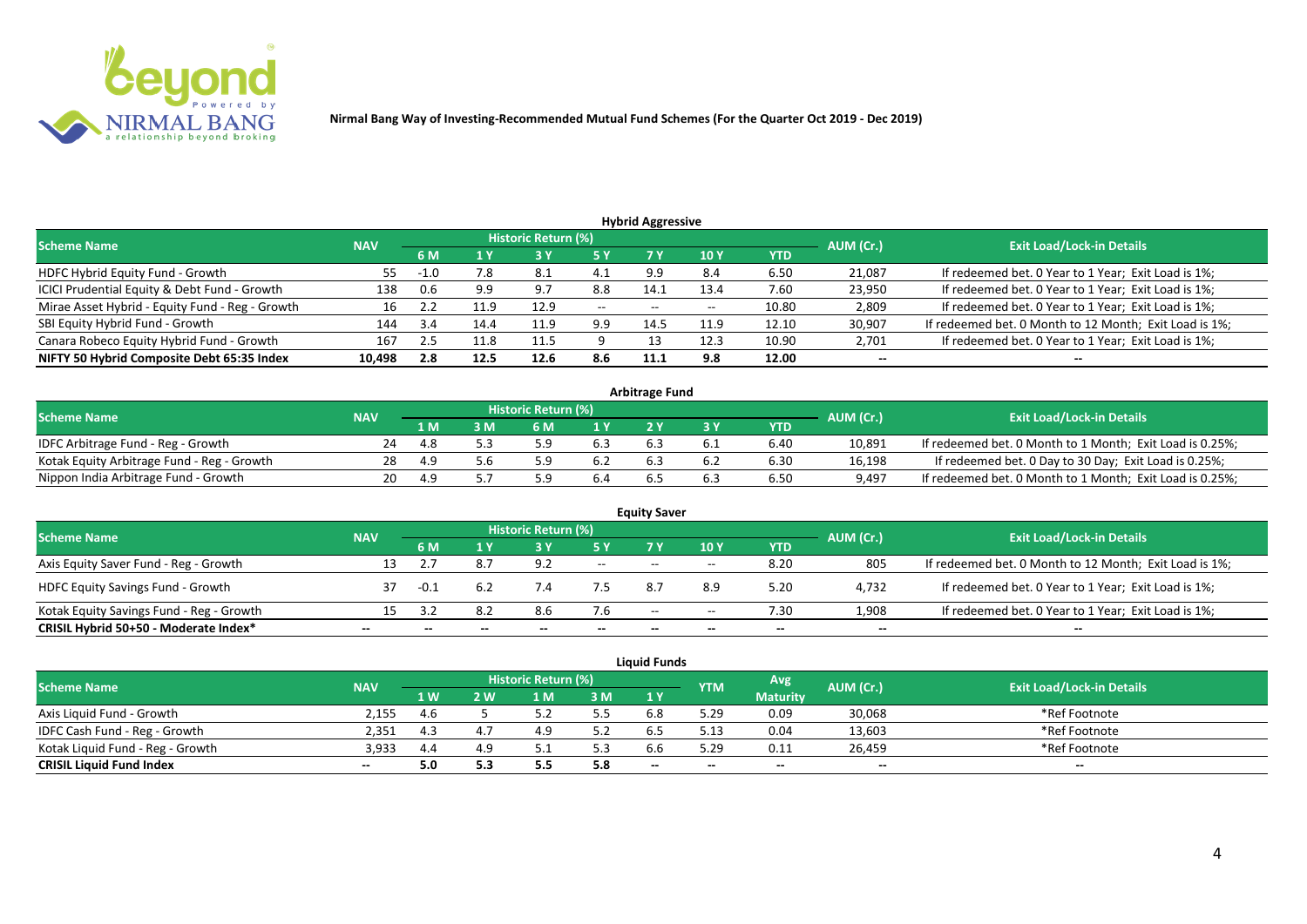

|                                               |            |      |     |                     |       | <b>Ultra Short Fund</b> |            |                 |           |                                  |
|-----------------------------------------------|------------|------|-----|---------------------|-------|-------------------------|------------|-----------------|-----------|----------------------------------|
| <b>Scheme Name</b>                            | <b>NAV</b> |      |     | Historic Return (%) |       |                         | <b>YTM</b> | Avg             | AUM (Cr.) | <b>Exit Load/Lock-in Details</b> |
|                                               |            | '1 M | l M | 6 M                 | 1Y    | <b>3Y</b>               |            | <b>Maturity</b> |           |                                  |
| IDFC Ultra Short Term Fund - Reg - Growth     |            |      | 6.7 |                     | 8.3   | $-$                     | 69         | 0.43            | 4,254     | Ni                               |
| Sundaram Ultra Short Term Fund - Reg - Growth | 10         |      | 5.6 | $- -$               | $- -$ |                         | 79.د       | 0.44            | 317       | Nil                              |
| L&T Ultra Short Term Fund - Growth            |            |      | b.2 |                     | 7.9   |                         | 5.49       | $\sim$ $\sim$   | 2.782     | Nil                              |
| <b>NIFTY Ultra Short Duration Debt Index</b>  | 3,981      | 5.9  | 6.7 |                     | 8.1   |                         | $-$        | $-$             | $- -$     | $- -$                            |

| <b>Money Market Fund</b>                         |            |     |     |                     |       |           |            |                 |           |                                  |  |  |  |
|--------------------------------------------------|------------|-----|-----|---------------------|-------|-----------|------------|-----------------|-----------|----------------------------------|--|--|--|
| <b>Scheme Name</b>                               | <b>NAV</b> |     |     | Historic Return (%) |       |           | <b>YTM</b> | Avg.            | AUM (Cr.) | <b>Exit Load/Lock-in Details</b> |  |  |  |
|                                                  |            | 1 M | I M | 6 M                 | 1Y    | <b>3Y</b> |            | <b>Maturity</b> |           |                                  |  |  |  |
| Aditya Birla Sun Life Money Manager Fund - Reg - | 264        | 5.5 | 6.3 |                     | 8.3   |           | .45 د      | 0.32            | 10,452    | Nil                              |  |  |  |
| Growth                                           |            |     |     |                     |       |           |            |                 |           |                                  |  |  |  |
| Franklin India Savings Fund - Growth             | 36         |     | 6.9 | 8.1                 | 8.7   |           | 5.67       | 0.43            | 3,571     | Nil                              |  |  |  |
| Nippon India Money Market Fund - Growth          | 2.976      | 5.7 | 6.8 |                     | 8.4   |           | 5.39       | 0.29            | 3,549     | Nil                              |  |  |  |
| <b>CRISIL Liquid Fund Index</b>                  |            | 5.5 | 5.8 | 6.2                 | $- -$ |           | $- -$      | $- -$           | $- -$     | $- -$                            |  |  |  |

|                                                 |            |       |     |                            |      | <b>Short Term Fund</b> |            |                 |           |                                  |
|-------------------------------------------------|------------|-------|-----|----------------------------|------|------------------------|------------|-----------------|-----------|----------------------------------|
| <b>Scheme Name</b>                              | <b>NAV</b> |       |     | <b>Historic Return (%)</b> |      |                        | <b>YTM</b> | Avg             | AUM (Cr.) | <b>Exit Load/Lock-in Details</b> |
|                                                 |            | '1 M. | 3 M | <b>6M</b>                  | 1Y   | <b>3 Y</b>             |            | <b>Maturity</b> |           |                                  |
| Axis Short Term Fund - Growth                   | 22         |       |     | 12.2                       | 10.1 |                        | 6.64       | 2.20            | 3,073     | Nil                              |
| HDFC Short Term Debt Fund - Growth              |            |       |     | 10.1                       | 10   |                        | 7.01       | 2.72            | 8,974     | Nil                              |
| IDFC Bond Fund - Short Term Plan - Reg - Growth |            |       |     | 9.8                        | 10.2 |                        | 6.56       | 2.06            | 10,676    | Nil                              |
| Kotak Bond Short Term Fund - Reg - Growth       | 37         | 6.0   | 7.6 | 9.4                        | 9.9  | 6.8                    | 7.18       | 3.09            | 9,949     | Nil                              |
| L&T Short Term Bond Fund - Reg - Growth         | 19         |       |     | 9)                         | 9.8  |                        | 6.52       | $- -$           | 5,025     | Nil                              |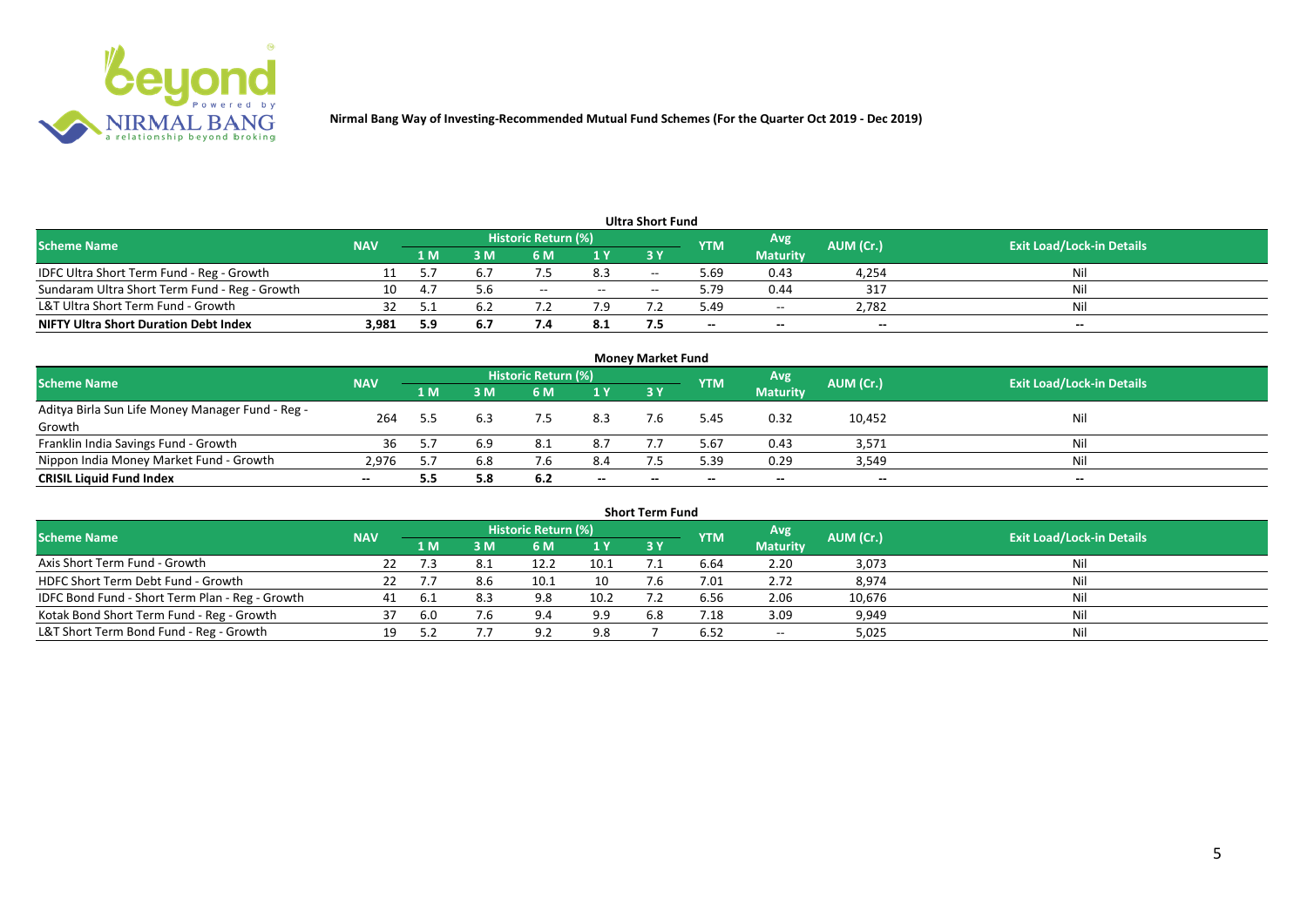

| <b>Low Duration Fund</b>                  |                                                                            |     |                                  |  |     |    |      |                 |       |    |  |  |  |  |
|-------------------------------------------|----------------------------------------------------------------------------|-----|----------------------------------|--|-----|----|------|-----------------|-------|----|--|--|--|--|
| <b>Scheme Name</b>                        | <b>Historic Return (%)</b><br>Avg<br>AUM (Cr.)<br><b>NAV</b><br><b>YTM</b> |     | <b>Exit Load/Lock-in Details</b> |  |     |    |      |                 |       |    |  |  |  |  |
|                                           |                                                                            | 1 M | sм                               |  | 1 Y | 3Y |      | <b>Maturity</b> |       |    |  |  |  |  |
| Axis Treasury Advantage Fund - Growth     | 2.212                                                                      |     |                                  |  |     |    | 6.08 | 0.91            | 3,561 | Ni |  |  |  |  |
| Canara Robeco Savings Fund - Reg - Growth |                                                                            |     |                                  |  | 8.4 |    | 5.77 | $\sim$          | 1,263 |    |  |  |  |  |
| IDFC Low Duration Fund - Reg - Growth     |                                                                            |     |                                  |  | 8.b |    | 84.د | 0.81            | 4,974 | Ni |  |  |  |  |

| <b>Banking &amp; PSU Bond Funds</b>            |            |     |     |                            |      |            |            |                 |           |                                  |  |  |  |
|------------------------------------------------|------------|-----|-----|----------------------------|------|------------|------------|-----------------|-----------|----------------------------------|--|--|--|
| <b>Scheme Name</b>                             | <b>NAV</b> |     |     | <b>Historic Return (%)</b> |      |            | <b>YTM</b> | 'Avg            | AUM (Cr.) | <b>Exit Load/Lock-in Details</b> |  |  |  |
|                                                |            | 1 M | I M | 6 M                        |      | <b>3 Y</b> |            | <b>Maturity</b> |           |                                  |  |  |  |
| HDFC Banking and PSU Debt Fund - Reg - Growth  |            |     | 8.9 |                            | 10.7 |            |            | 2.57            | 3.888     |                                  |  |  |  |
| Kotak Banking and PSU Debt Fund - Reg - Growth | "          |     |     |                            |      |            |            | 4.03            | 3,068     | Ni                               |  |  |  |
| IDFC Banking & PSU Debt Fund - Reg - Growth    |            |     |     |                            | 11.8 |            | 6.79       | 3.13            | 11,210    | Ni                               |  |  |  |

| <b>Corporate Bond Funds</b>                         |            |     |     |                     |                |     |            |                 |           |                                                         |  |  |  |
|-----------------------------------------------------|------------|-----|-----|---------------------|----------------|-----|------------|-----------------|-----------|---------------------------------------------------------|--|--|--|
| <b>Scheme Name</b>                                  | <b>NAV</b> |     |     | Historic Return (%) |                |     | <b>YTM</b> | Avg             | AUM (Cr.) | <b>Exit Load/Lock-in Details</b>                        |  |  |  |
|                                                     |            | 1 M | 3 M | 6 M                 | 1 <sup>Y</sup> | 3 Y |            | <b>Maturity</b> |           |                                                         |  |  |  |
| ICICI Prudential Corporate Bond Fund - Reg - Growth | 20         |     | 8.2 | 9.5                 | 10             |     | 6.87       | 2.45            | 10,587    | Nil                                                     |  |  |  |
| L&T Triple Ace Bond Fund - Reg - Growth             |            | 8.5 |     |                     | 12.6           |     | 7.64       | $- -$           | 2.047     | If redeemed bet. 0 Month to 3 Month; Exit Load is 0.5%; |  |  |  |
| Kotak Corporate Bond Fund - Std - Growth            | 2,633      | 6.L | 8.2 | 94                  | 10             |     | 6.56       | 1.40            | 3,432     | Nil                                                     |  |  |  |

|                                                   |            |      |      |                     |     | <b>Credit Risk Fund</b> |            |                 |           |                                                           |
|---------------------------------------------------|------------|------|------|---------------------|-----|-------------------------|------------|-----------------|-----------|-----------------------------------------------------------|
| <b>Scheme Name</b>                                | <b>NAV</b> |      |      | Historic Return (%) |     |                         | <b>YTM</b> | Avg             | AUM (Cr.) | <b>Exit Load/Lock-in Details</b>                          |
|                                                   |            | 1 M  | ١M   | 6 M                 | 1 Y | 3V                      |            | <b>Maturity</b> |           |                                                           |
| <b>ICICI Prudential Credit Risk Fund - Growth</b> | 21         | 13.6 | 11.6 |                     | 9.5 |                         | 9.53       | 1.86            | 11,364    | If redeemed bet. 0 Year to 1 Year; Exit Load is 1%;       |
| Kotak Credit Risk Fund - Reg - Growth             | 22         |      | 9.6  | $Q$ 5               | 9.2 | 6.9                     | 9.08       | 2.39            | 4,815     | If redeemed bet. 0 Year to 1 Year; Exit Load is 1%;       |
|                                                   |            |      |      |                     |     |                         |            |                 |           | If redeemed bet. 0 Month to 12 Month; Exit Load is 3%; If |
| SBI Credit Risk Fund - Growth                     |            | 0.6  | 6.1  | 6.6                 | 6.6 | 6.2                     | 8.75       | 2.40            | 5,155     | redeemed bet. 12 Month to 24 Month; Exit Load is 1.5%; If |
|                                                   |            |      |      |                     |     |                         |            |                 |           | redeemed bet. 24 Month to 36 Month; Exit Load is 0.75%;   |